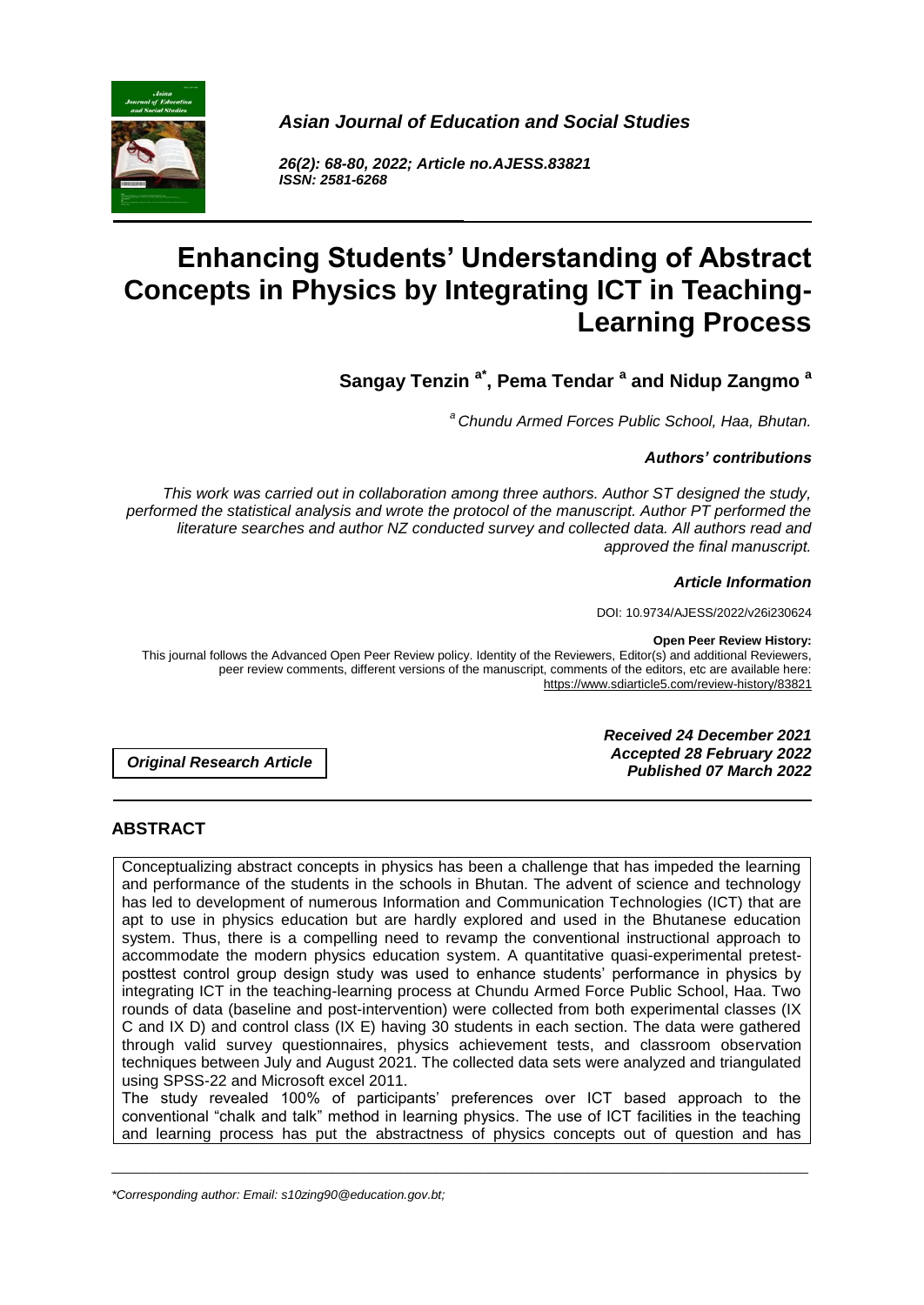enabled more entertaining, engaging, effective, and meaningful learning. It was evident with the significant increase in the mean score of students' performance in the physics achievement test from 38.26 to 56.19, which account for 46.9 % for the experimental class. The opposite trend was also found for the controlled class with a mean-score difference of -0.12. Thus, the study suggests integrating ICT in teaching learning of physics to encourage two-way interactive delivery methods and enhance students' performance in physics.

*Keywords: Information and communication technology; integration; performance; physics; abstract; perception; traditional; interactive.*

## **1. INTRODUCTION**

In the era of rapid advancement in science and technology, everything undergoes changes and evolves every now and then. For the nation to thrive economically, education system in the country requires closer look and necessary reformation to cope with the changes. The educational psychologist John Dewey pointed out that we could not teach the way we were taught yesterday to today's children because everything undergoes change, and we need to cope with the change [1]. Additionally, in 2009, His Majesty the King at Paro College of Education during the  $3<sup>rd</sup>$  convocation shared the concerns regarding the need to update the education system in Bhutan. His Majesty further reiterated that we could not face the same challenges with the same tools in this given era [2]. Moreover, in 2021 during the  $113<sup>th</sup>$  national day, to the much anxious Bhutanese, His Majesty the King symbolically handed over the Royal edict to the people on the reforms decreed for the education on December 17. The Royal edict stated that there is an irony in our context with the absence of technology in classrooms for a generation of students who are exposed to, and live in the digital age [3]. To this end, the government of Bhutan declared that ICT become the third language besides English and Dzongkha (national language of Bhutan) for all classes in Bhutan beginning 2021 academic session [4]. The government probably saw the knowledge of ICT as the only possible way out in such high tech and competitive society [5] to abridge the gap between ICT native students and ICT immigrant teachers.

ICT is defined as any communication devices such as radio, television, cellular phone, computer, CD-ROM, digital camera, network hardware, software, satellite systems as well as various services and applications associated with them, such as video conference and distance learning [6]. According to World Bank, ICT consists of hardware, software, networks, and

media for collection, storage, processing, transmission and presentation of information. Similarly, United Nations Educational, Scientific and Cultural Organization (UNESCO) viewed ICT as technology of creating, displaying, storing, manipulating, and exchanging information [7]. With such profound services and application, effective use of such ICT in teaching and learning process has found great advantages in demystifying complex and abstract concepts in physics that enhances learning [8].

The use of ICT has revolutionized education globally and opened up the diversity of learning avenues like online learning, virtual learning, distance learning, e-journal, and e-education [9]. Teacher and student can communicate without having to be in a face-to-face classroom using social network and online chat. Having good Internet connectivity is the best tool for learning physics. The teacher could be away from school yet keeping in contact with the student by sending resources through email. Many of the projects and assignments can be submitted in soft copy for the assessment through email but the trend in the Bhutan is just on the rise. The trend is expected to be fully functional in the academic community with the government of Bhutan pledging to distribute personal computers to teachers and tablets to students across the country [10]. Ekanayake argued that due to a wide range of aspect such as spontaneous, personal, informal, contextual, portable, pervasive application such as talk, text, still camera, video, radio, mobile phone and the internet could add a complete new dimension to the teaching and learning process [11]. As Bhutan being on the verge of digital transformation, ICT facilities such as the Encarta educational software, Matlab, computer-based testing system, data acquisition and computerassisted instruction are not popular. However, email system, computer simulation, computerassisted instruction, Skype, Zoom and video conferencing are picking up in the education system and became main tools during the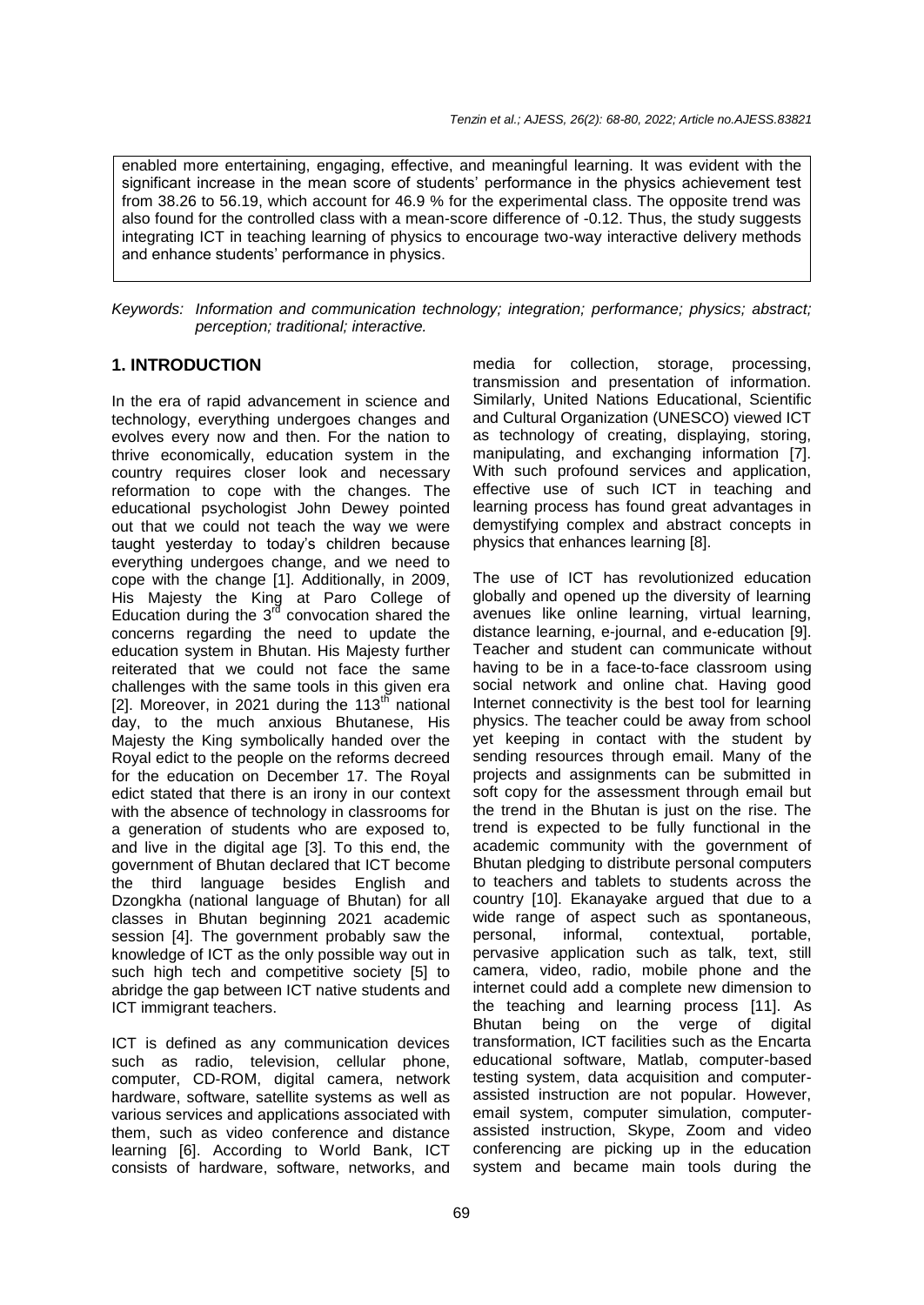ongoing COVID-19 pandemic situation. Teachers and students also picked up web-based learning through Google, Wikipedia, blogs and vblogs including other ICT services such as social network, online chat, and Internet connectivity during the pandemic.

Education being the backbone of the nation, the use of ICT facilities in education facilitates the economic development in the country. In addition, the sound academic performance in science subjects by students is considered as one of the measures in economy. His Majesty the King of Bhutan emphasized that in all the countries where progress has been strong in the areas, which strive to develop, the strength of the education system has been in math and science [2]. However, students in Bhutan have underperformed in science [12] and moreover physics in particular still struggles on winning the mindset of students. It is because, physics being abstract in nature [13], it is quite challenging and demands enormous effort and energy, which is beyond the capacity of both students and teachers. Tamang suggest that physics remains as one of the knotty subject for the majority of our students with its many derivations, definitions, formulae, laws and most importantly its unending calculations [14]. The subject also lacks captivating learning activities to engage students mentally and physically and instead demands aggressive memorization [14]. According to Aina, physics is a fundamental science concerned with the basic principles of universe [15]. In fact, everything we see around us is related to physics and it is indispensable to learn physics. Through physics we understand and make sense of the working of the universe and the natural world around us. However, teaching and learning physics has been a daunting task for both teachers and learners. Partly, are to be blamed for teachers limiting their teaching strategy to the traditional lecture method and partly for using the drills and practice for solving numerical problems in the past [15,16].

The appropriate teaching method is central to successful learning in physics [17]. The traditional lecture method of instruction in physics does not cater for the present classroom environment and has not considered the learners' skills required in their place of work [18]. Furthermore, Joyce argues that there still exists a huge gap between theoretical knowledge and actual teaching practice [19]. Therefore, teachers need to design suitable teaching

strategies, which enable students to grow socially, emotionally, physically, and intellectually. It is achieved by integrating ICT in teaching-learning process [20]. Shedd also supports teachers to incorporate technology into their classroom teachings [21]. Thus, the use of ICT in the present digital age has become imperative for teachers [6] to satiate insatiable desires of the students. Ntorukiri et al. also confirmed the integration of ICT in teaching learning process, which enhances accessibility, improves efficiency and promotes quality teaching and learning [9]. Physics education on the other hand, comprises numerical solving techniques and includes abstract topics [13] such as analytical geometry, trigonometry, calculus, mechanics, electromagnetism, properties of matter, digital electronics, thermodynamics, heat, optics, classical physics, and modern and quantum physics. Also, learners find it difficult to conceptualize and actualize when taught theoretically with the traditional lecture method. As a result, it has led to development of negative attitude toward the subject and decreases proficiency of the subject. Therefore, objectives of this study were to:

- a. Dislodge negative views such as 'physics is difficult' and aid students having positive views towards the subject embedded in their minds,
- b. Help students with conceptualizing abstract physics concepts and enhance academic performance,
- c. Literate students on the use of ICT facilities to garner its merits,
- d. Ensure effective and efficient teachinglearning process, and finally
- e. Revamp the conventional physics instruction and introduce contemporary physics instructional approach in a classroom setting by infusing ICT in Teaching-Learning process.

# **2. METHODOLOGY**

The quasi-experimental pre-test post-test control group design study was conducted in Chundu Armed Forces Public School (CAFPS), Haa, Bhutan to collect the data. The pre-test and posttest for controlled group and experimental group were done to measure the impact of ICT intervention program. This design helps to compare groups and measure changes resulting from experimental treatments [15, 22]. Class IX E was taken as the control group and classes IX C and IX D as the experimental group.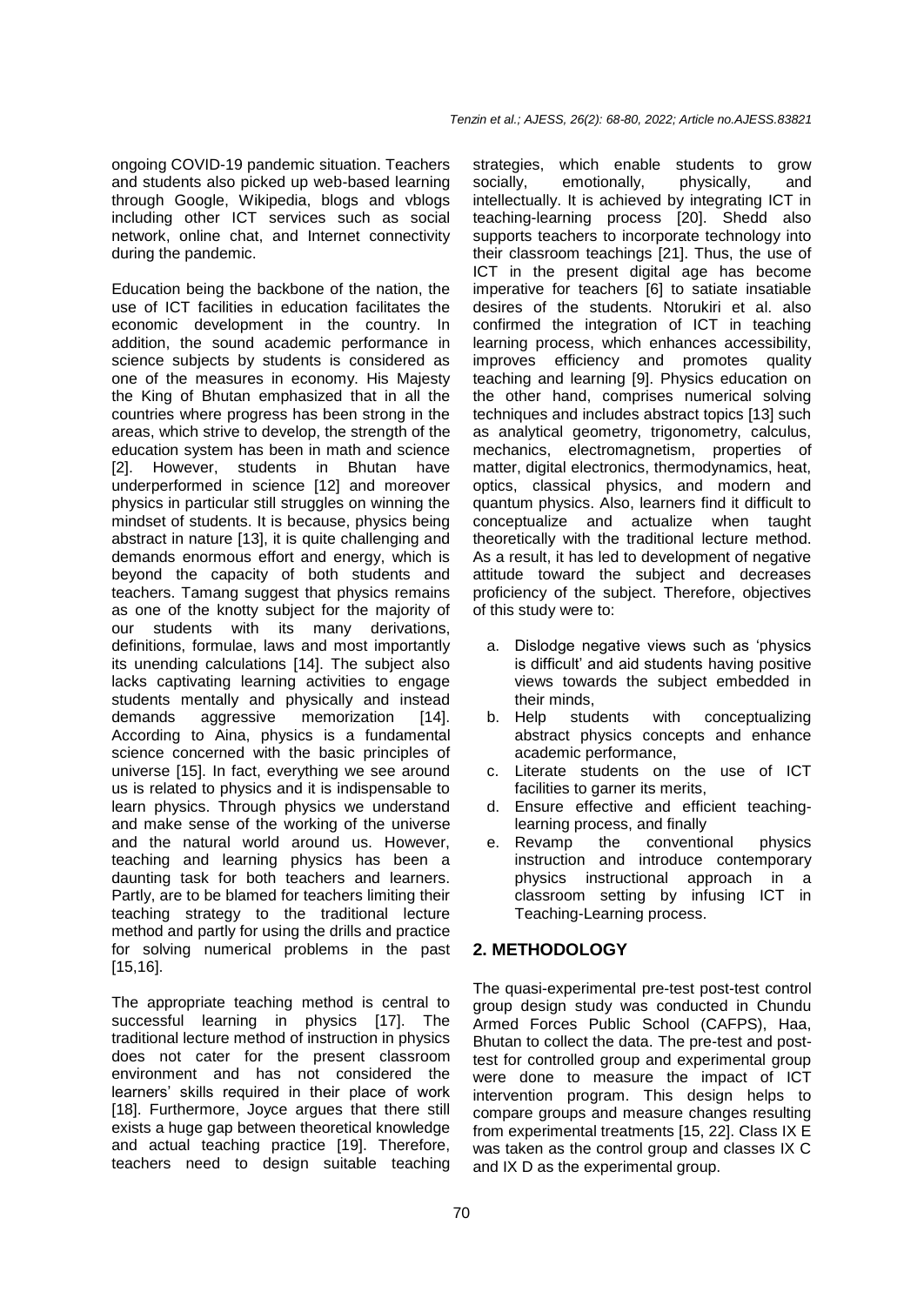#### **2.1 Data Acquisition**

Both base-line data and post-intervention data were collected quantitatively administering the following tools:

#### **2.1.1 Questionnaire**

This tool was used to study the student's perception and willingness on the use of ICT in teaching learning of physics. This tool provides no opportunity for interviewers' bias [23]. The same questionnaire was used twice: one before the intervention and one after the intervention. Questionnaires were framed on five-point Likert scale (Appendix A.) with the following ratings: Strongly Agree = 1; Agree=2; Not Sure = 3; Disagree = 4; and Strongly Disagree =  $5$  [24].

#### **2.1.2 Physics Achievement Test**

For two consecutive months, experimental group was treated with various intervening ICT programs for teaching-learning the same topics, while the control group was deprived of the ICT intervening programs. At the end of the two months, physics achievement test was conducted on the same day for both control and experimental groups to get the post-intervention data. The test questions were framed based on the Bloom's Taxonomy from topics covered during the two months and verified by the coauthors. The midterm examination physics scores were used as the base-line data since the students were taught without the aids of ICT in any form before midterm exam.

## **2.1.3 Observation Technique**

Johnson and Christensen [25] postulate that data gathering through observation entails observing people's behavior so as to get information about phenomena of interest. Therefore, student's conduct and behavior in the class such as the number of questions raised, the frequency of clarification sought, volunteered for presentation, initiative in the group work, any sort of misbehavior, interaction with peers and teachers were recorded within the two rounds of observation by the two co-authors.

## **2.2 Intervention Programs**

The existing literature review suggested myriad of strategies for integration of ICT in teaching of physics lessons. But most of them are not locally available and some are beyond our competency. Therefore, intervention used in this study is limited to following few feasible programs:

#### **2.2.1 Menti-meter presentation**

Menti-meter provides real-time interaction with the audience and adds dynamics to the presentation. It is an easy-to-use online tool that allows the presenter to create digital questions, get answers, show result that are more engaging, interactive and inclusive [26,27]. Mobile phone or any other device connected to the Internet is enough to use this technology in the classroom. Besides adding variety to teaching, it breaks the inefficient one-way communication of traditional lecture method of teaching [27]. Therefore, this tool was used at the end of the unit to revise the lesson learnt and at the beginning of a new topic to check their prior knowledge on the topic in the IT laboratory.

#### **2.2.2 3D interactive simulation**

Computer simulation is a powerful tool to teach abstract concepts in physics. Some physics experiments are hazardous and require well setup laboratory, which is impossible to perform in the school laboratory such as X-rays, radioactivity, projectile motion, an electric motor and generator. For such lessons, we could make use of computer simulation [8]. The physics textbook has the virtual simulation links under every complex topic that can be downloaded and played in the class through projector.

## **2.2.3 YouTube videos**

The use of YouTube videos, especially 'Khan Academy' is a great educational tool for both teacher and student to learn physics [20]. Khan Academy teaches various concepts in an eloquent manner with the use of graphics, which is easy to grasp and retain the lesson. For class IX, chapter 4 'Electricity and magnetism' was mostly abstract. The relevant videos were downloaded and used as teaching material for several times in the classroom.

#### **2.2.4 PowerPoint presentation**

The lesson was prepared in the form of power point presentation (ppt) and was presented to the class with the help of LCD projector. With the animation, photos, illustrations, drawings, table, graphs used in the ppt lesson, it was easier for us to gain attention and keep student focused. However, it requires many hours in preparing a good ppt lesson.

#### **2.2.5 Google classroom**

Online classroom is convenient and can happen anytime as long as they have access to the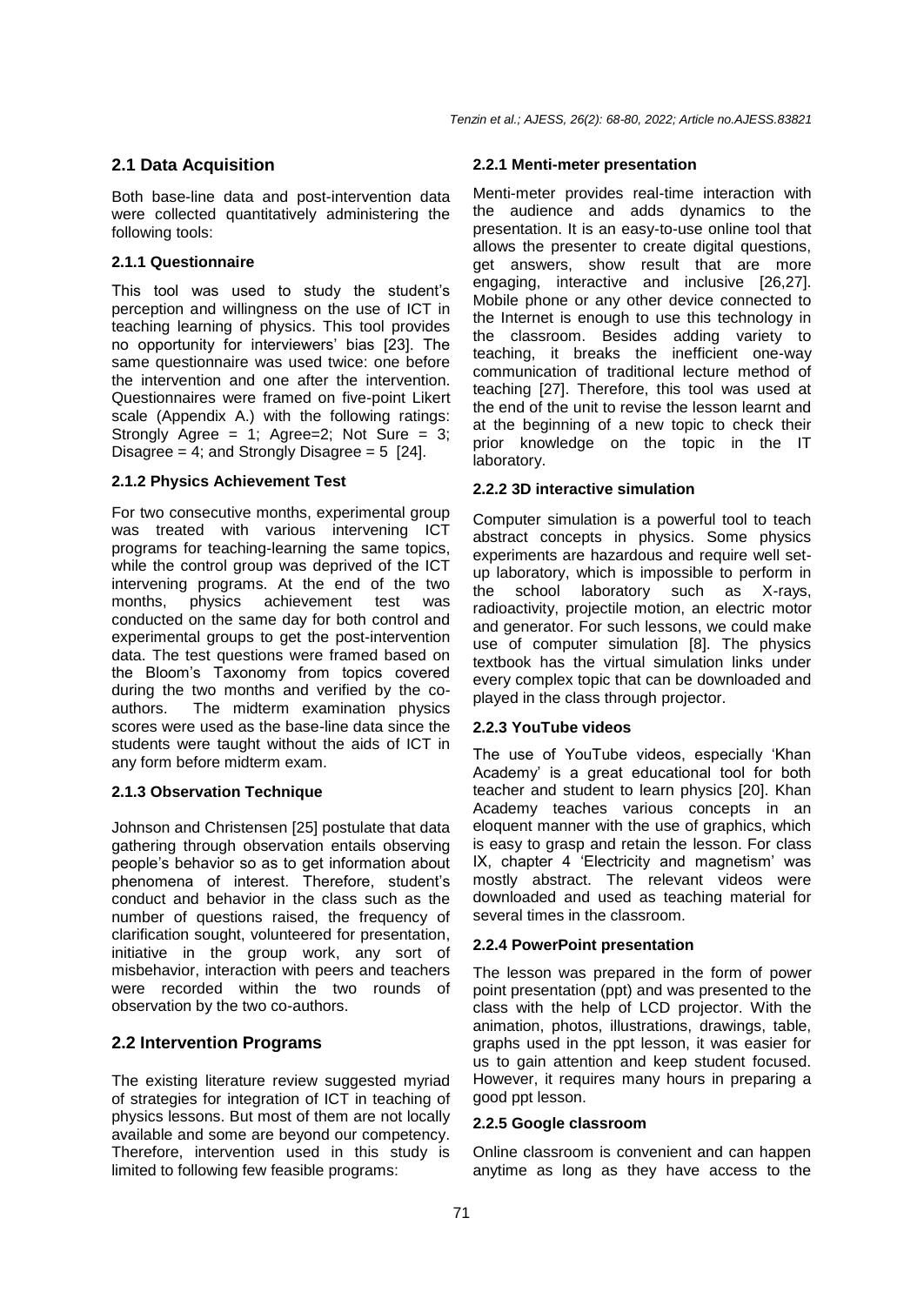Internet [28]. Students were invited to join Google Classroom through emails. Students were given easy access to learning materials (offline videos, past questions papers, sample papers, and notes), by uploading onto the Google Classroom. It was noticed, during the offhours that students exchanges ideas, clarifies doubt and makes comment through Google Classroom and learns independently at his/her own pace.

#### **2.2.6 Web-Quest**

Web-Quest is an independent inquiry-oriented learning platform where learners retrieve most or all information from the relevant website. This method of learning is appropriate for middle and higher-grade students. The experimental classes were made to do assignment worth 10 points through Web-Quest in the IT lab during the physics periods after covering every topic. In the following day, the students were asked to submit in hard copy for the assessment.

#### **2.2.7 Education software (Hot potatoes)**

Hot Potatoes is the freeware application which has six applications that can create interactive exercises for the World Wide Web. The application includes JCloze, JCross, JMatch, JMix, JQuiz, and Masher. The Masher compiles all the Hot Potatoes exercises into one unit. The software is even handy for the real-time assessment and feedback. The software was used twice during the revision of the syllabus.

## **2.3 Statistical Analysis**

The descriptive analysis including percentage, mean, standard deviation, and paired sample ttest were performed using Statistical Package for Social Sciences (SPSS) version 22.0 and data triangulation from multiple sources using Microsoft excel 2011. The analyzed data were described under three subheadings: a) students' perception on the use of ICT in teaching-learning of physics, b) ICT and the abstract concepts in physics, and c) ICT and students' performance in physics.

#### *2.3.1 Student's perception on the use of ICT in Teaching-Learning of physics*

The information on student's perception on the use of ICT in teaching and learning of physics was obtained from survey questionnaires Part C item 1 through 10 (Appendix A). The items included both positive and negative statements to validate their understanding of statements. The mean score for both positive and negative statements were calculated and were interpreted in line with previous studies [29].

#### *2.3.2 ICT and the abstract concepts in physics*

The information regarding the relation between ICT and abstractness of subject is obtained from survey questionnaire Part C item 1 (Appendix A) and from physics achievement test. The mean score was calculated and interpreted in accordance with the previous study [29].

#### *2.3.3 ICT and student's performance in Physics*

The mean for pre-test and post-test were compared by the paired sample t-test using SPSS-22. The individual physics achievement test scores were also compared using Microsoft excel 2011 (Figure 2). To authenticate the finding, paired sample t-test and individual physics achievement test scores for control class were also run and compared.

## **3. RESULTS AND DISCUSSION**

#### **3.1 Student's Perception on the Use of ICT in Teaching-Learning of Physics**

The overall means for positive statements regarding the students' perception toward the use of ICT in teaching-learning process before and after intervention are 3.75 and 4.41 respectively as shown in the Table 1. According to the interpretation guide, the mean score for both before and after intervention falls under the 'agree' category. It indicates that students have a positive attitude towards the use of ICT in teaching-learning process of physics even prior to this study. It may also mean that ICT integrated teaching-learning process makes the learning more enjoyable, interactive, effective, and develop positive outlook toward the subject [8,9]. While implementing the intervention programs, it was also noticed that students were exhibiting unusual curiosity, became proactive, responsive, gain attention easily, retain the attention for longer duration, create conducive learning environment, and eventually initiate true learning. Except for few introverts, many students became open to the classroom discussion. Some students even started to clarify their doubts in the class as well in off-hours. It may be how the ICT competent teacher dislodges the preconceived notion and plants the positive views in students towards the subject using ICT facilities.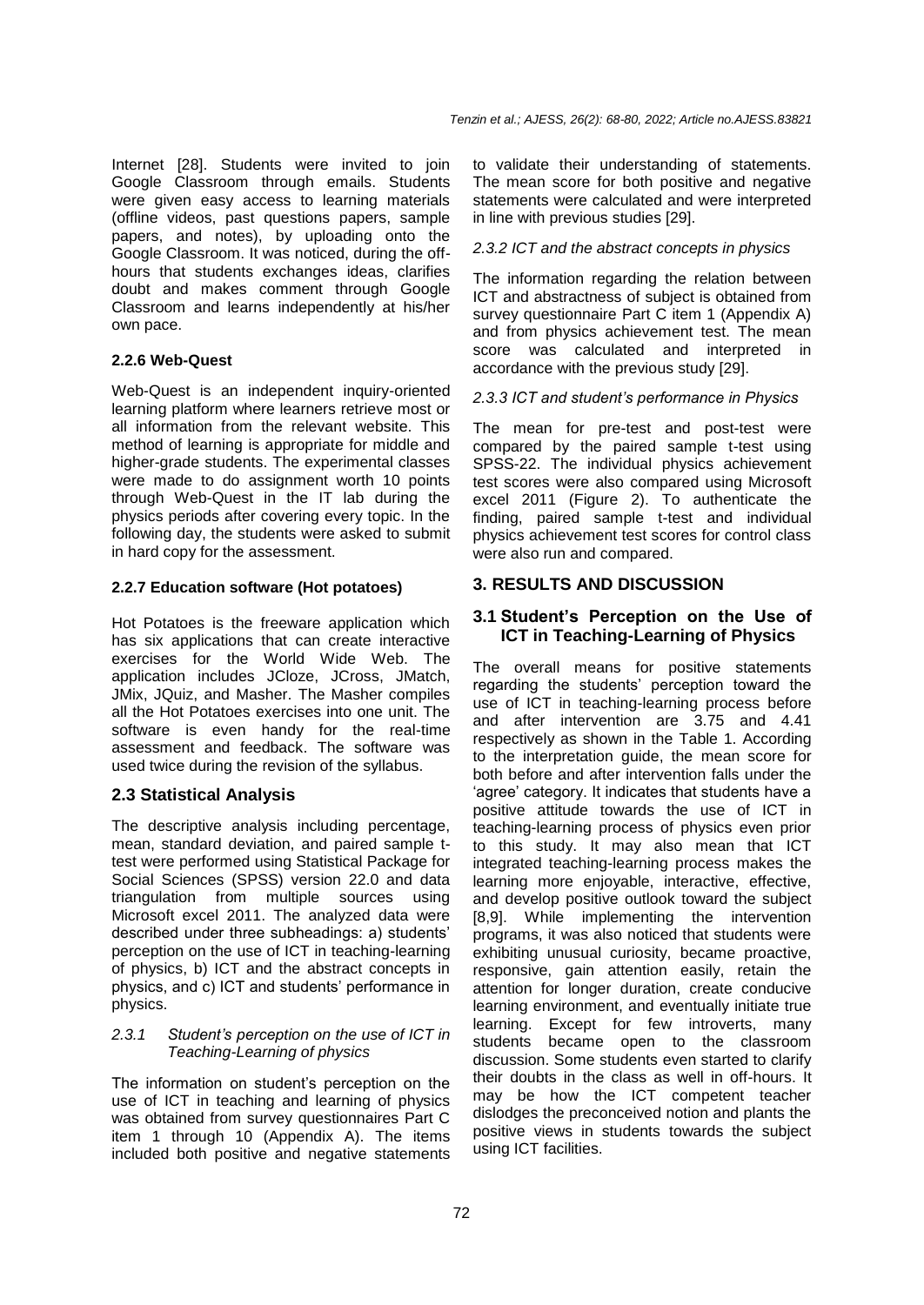| SI.     | <b>Positive statements</b>                                                                                                                   |      | <b>Baseline data</b> |                | Post intervention data |       |         |  |
|---------|----------------------------------------------------------------------------------------------------------------------------------------------|------|----------------------|----------------|------------------------|-------|---------|--|
| No      |                                                                                                                                              | Mean | S.D                  | <b>Opinion</b> | Mean                   | S.D   | Opinion |  |
|         |                                                                                                                                              |      |                      | level          |                        |       | Level   |  |
| 1       | Use of ICT makes learning more<br>enjoyable                                                                                                  | 3.93 | .95                  | Agree          | 4.43                   | .56   | Agree   |  |
| 2       | I think technology-supported<br>teaching makes learning more<br>effective                                                                    | 3.90 | .66                  | Agree          | 4.33                   | .60   | Agree   |  |
| 3       | Internet makes easy for us to<br>source information in physics                                                                               | 2.52 | 1.23                 | Agree          | 4.33                   | 1.08  | Agree   |  |
| 4       | Mobile phone is necessary for me<br>to source information in physics                                                                         | 4.27 | .92                  | Agree          | 4.53                   | .79   | Agree   |  |
| 5       | I believe tools like email,<br>Facebook, We-Chat, Google+,<br>Twitter, WhatsApp, and Snap-<br>chat make communication with<br>teacher easier | 4.15 | .90                  | Agree          | 4.45                   | 1.06  | Agree   |  |
| Overall |                                                                                                                                              | 3.75 | 0.932                | Agree          | 4.41                   | 0.818 | Agree   |  |

#### **Table 1. Mean score for the positive statement before and after intervention for experimental class**

**Table 2. Mean score for the negative statements before and after intervention**

| SI.     | <b>Negative statements</b>                                                                                         |      | <b>Baseline data</b> |                  |      | Post intervention data |                  |  |  |
|---------|--------------------------------------------------------------------------------------------------------------------|------|----------------------|------------------|------|------------------------|------------------|--|--|
| No      |                                                                                                                    | Mean | S.D                  | Opinion<br>Level | Mean | S.D                    | Opinion<br>Level |  |  |
| 1       | Use of ICT slow down syllabus<br>coverage in physics                                                               | 2.85 | .82                  | Not Sure         | 2.87 | 1.07                   | Not Sure         |  |  |
| 2       | I do not want physics teacher to<br>use ICT in teaching                                                            | 2.33 | 1.13                 | Disagree         | 2.07 | 1.10                   | Disagree         |  |  |
| 3       | I can still learn physics better<br>without computer and LCD<br>projector                                          | 3.17 | 1.06                 | Not Sure         | 2.07 | 1.10                   | Disagree         |  |  |
| 4       | Television, computer, phone,<br>and radio are suitable for use in<br>entertainment and not for<br>learning physics | 3.03 | 1.04                 | Not Sure         | 2.10 | 1.15                   | Disagree         |  |  |
| Overall |                                                                                                                    | 2.28 | 0.81                 | <b>Disagree</b>  | 1.82 | 0.88                   | <b>Disagree</b>  |  |  |

The overall means for negative statements on students' perception towards the use of ICT in teaching-learning process before and after intervention are 2.28 and 1.82, which falls under the 'disagree' category (Table 2). It indicates that students are convinced of the positive impact of ICT use and it does not necessarily slow down the syllabus. The result also reveals that students are well aware of ICT facilities like television, computer, radio, mobile phone, and LCD projector as not just the source of entertainment but they also recognized them as instrumental tools for learning physics (Table 2). It is the direct indication of students' awareness on ICT literacy and the implication of ICT use in the teaching-learning process. Thus, it may suggest the maximum use of ICT services and application by teachers.

# **3.2 ICT and the Abstract Concepts in Physics**

The mean rating before intervention and after intervention on experimental class stands at 3.15 and 4.55 score, respectively (Fig. 1). This result indicates that students already knew ICT demystify the abstract physics concepts and the study has ascertained their prior view. Thus, it signifies that teacher should use ICT in the teaching-learning process as students could learn more clearly and deeply despite the abstract and complex nature of physics. In addition, students find physics as one of the most difficult subjects due to the abstract nature of the physics concepts [30]. But the use of ICT facilities simplifies the abstract and complex concepts in physics [8]. Furthermore, ICT facility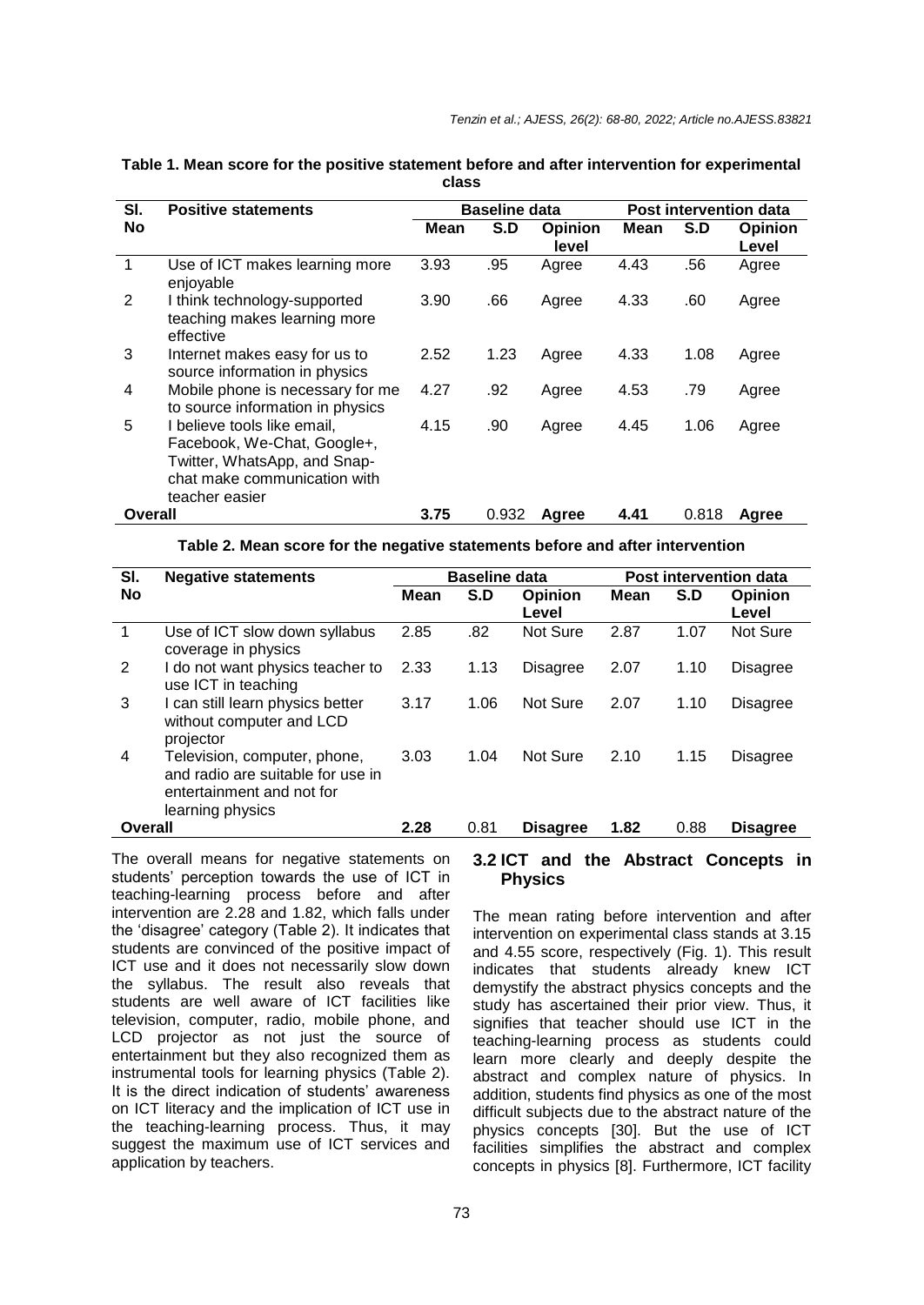enables learners to investigate systems that are too fast, too slow, too remote, too dangerous or too expensive within the classroom in short duration and enhances the learning to a great extent [8]. Indeed, students might now say physics is not a difficult subject if physics teachers infuse ICT in the teaching-learning process.

## **3.3 ICT and Student's Performance in Physics**

The mean rating for the pre-test and post-test of experimental class were recorded at 41.64 and 52.35, respectively (Table 3), which constitutes the mean difference of 3.93 with the significant value (p) of 0.001. It infers statistically significant improvement in the students' scores when compared to their score in the pre-test. The individual physics achievement test scores were also compared and these provide us with the visual understanding of the impact of ICT for the physics performance (Fig. 2).

This result (Fig. 2) may suggest and encourage teachers to employ a variety of ICT-based intervening programs during the teachinglearning process. It is because ICT caters to most of the senses and improves retention power that ensures better academic performance [31]. Similarly, ICT includes even the special need students and caters for the diversity of learners in the classroom [9], which was not achieved by the traditional lecture method. Thus performance of every individual student is improved.

Integration of ICT infrastructure in the teachinglearning process also makes learning learnercentred, enhances accessibility to education, provides flexibility to learning, and ultimately facilitates the improvement of the quality of education [32].

It is evident that without integrating ICT in the teaching-learning process, the mean score difference remains shallow at -0.12 with p-value of 0.972 (Table 4). There is no statistically significant difference in the mean score. The individual student's performance without employing ICT can also be seen (Fig. 3). The results (Fig. 3 and Table 4) may imply that the use of ICT enhances the performance or viceversa.





| Table 3. Comparison of Pre-test and Post-test by Paired samples t-test [Significant (p<0.05)] |  |
|-----------------------------------------------------------------------------------------------|--|
| for experimental class                                                                        |  |

| Group  | Test      | Mean  | <b>Mean</b><br>difference | <b>Standard deviation</b> | Sig. (2 tailed) |
|--------|-----------|-------|---------------------------|---------------------------|-----------------|
| IX D   | Pre-test  | 52.26 | 3.93                      | 35.99                     | $0.001*$        |
| & IX E | Post-test | 56.19 |                           | 19.39                     |                 |

**Table 4. Comparison of the Pre-test and Post-test by Paired samples t-test [Significant (p<0.05)] for the control class**

| Group | ™est      | Mean  | Mean difference | <b>Standard deviation</b> | Sig. (2 tailed) |
|-------|-----------|-------|-----------------|---------------------------|-----------------|
| IXC   | Pre-test  | 47 17 |                 | 19.62                     |                 |
|       | Post-test | 47.05 | $-0.12$         | 20.70                     | $0.972*$        |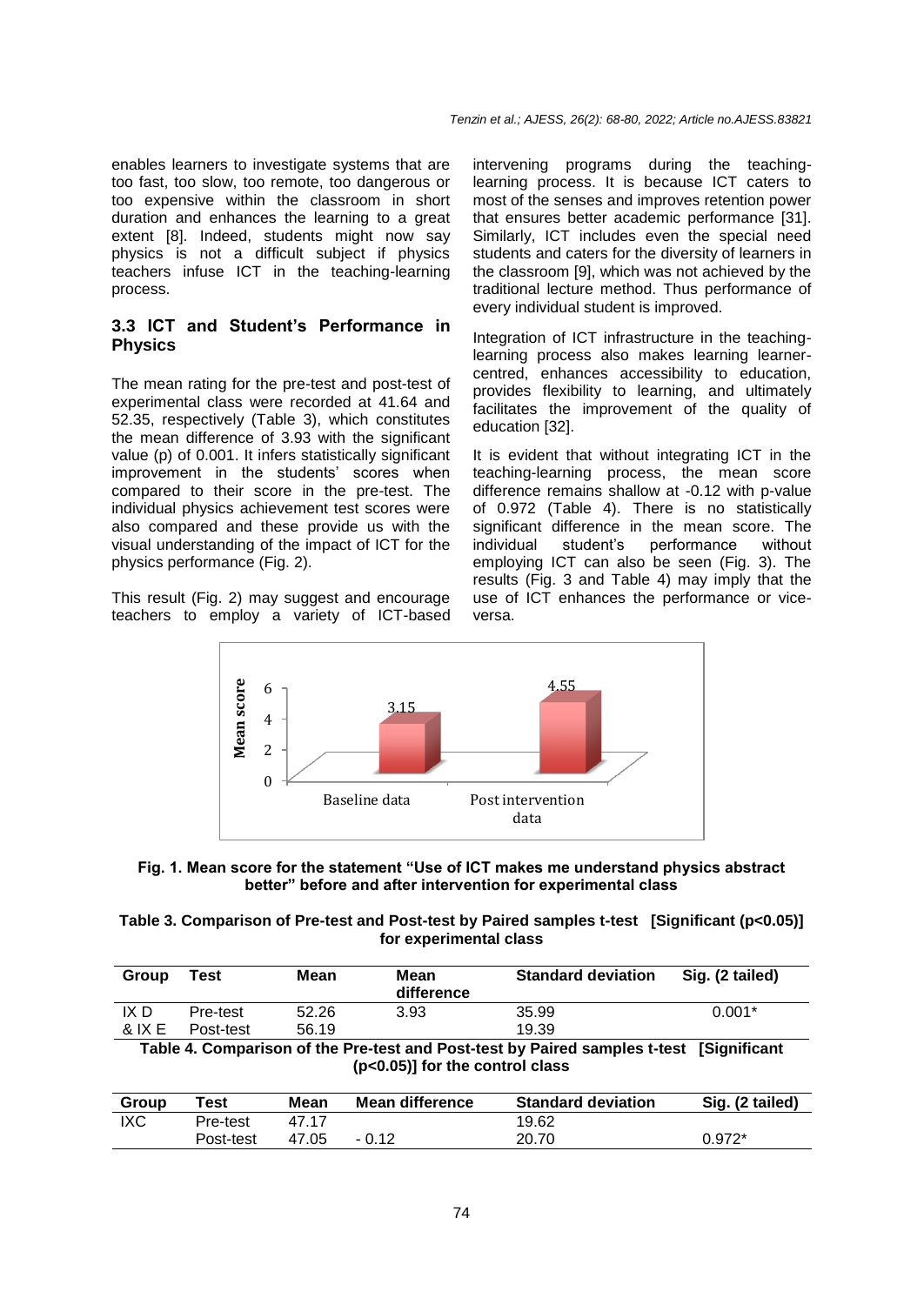*Tenzin et al.; AJESS, 26(2): 68-80, 2022; Article no.AJESS.83821*



#### **Fig. 2. Comparison of individual scores in the pre-test and post-test for the experimental class**







#### **Fig. 4. Triangulation of data from class observation, physics achievement test and questionnaires (Use of ICT makes me understand abstract physics better) for both baseline data and post intervention data**

## **3.4 Data Triangulation**

Data triangulation for multiple data sources was performed to authenticate and ascertain the finding. There is an impressive rise in the student participation from regular 3 in the beginning to 11 at the end for the experimental class (Fig. 4). The physics achievement score and the

questionnaire score with the mean difference of 3.93 and -0.12, and significant p-values of 0.001 and 0.972, respectively also illustrate the clear indication of the success of the intervention program.

Prior to implementing the intervention program, students were not certain if ICT would really play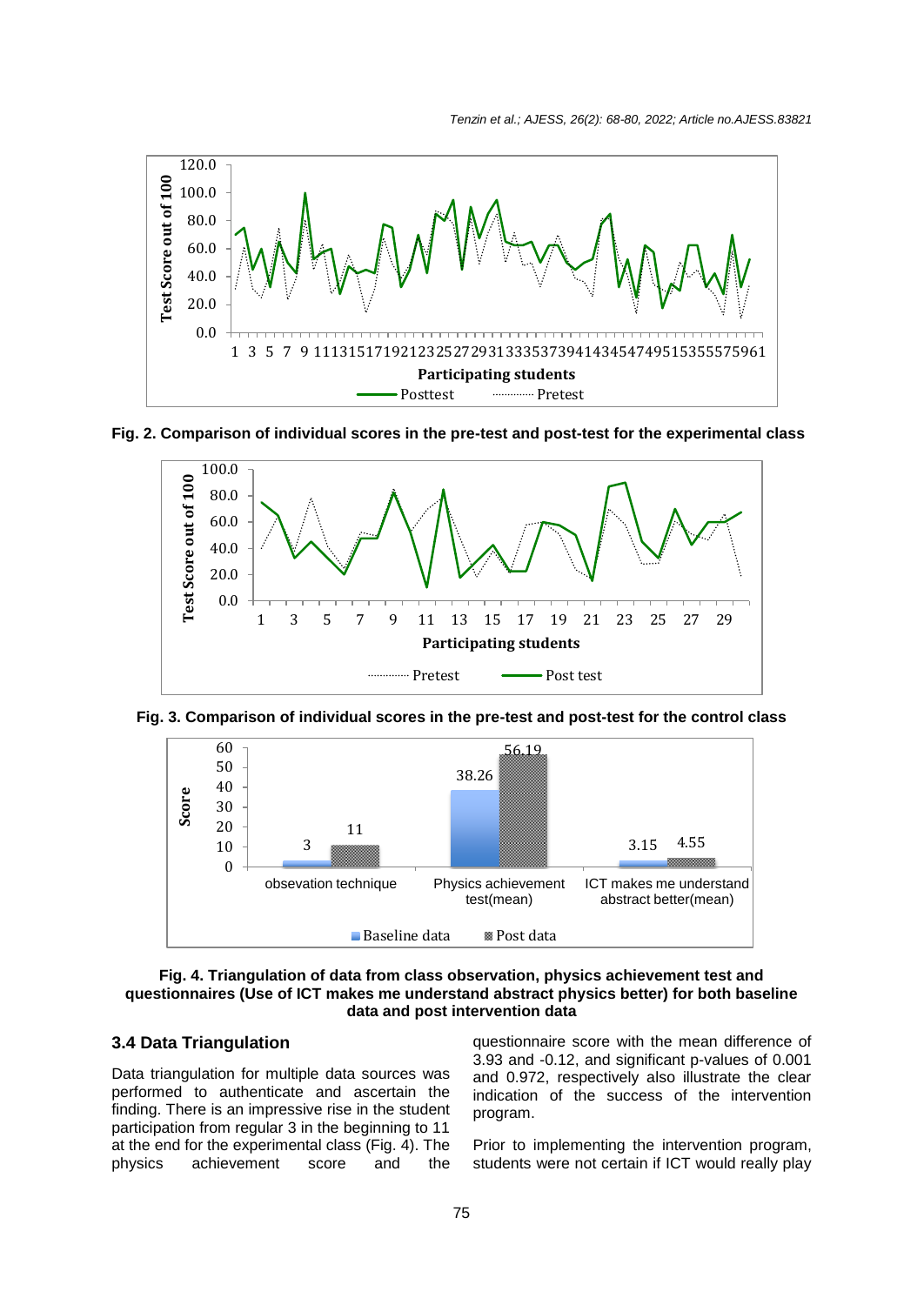a part in their learning of physics. But after intervention program, they agreed that ICT facilities are inevitable tools for meaningful learning of physics and thereby enhances their academic performance [22]. The similar study conducted in Ghana also showed the same result [8,22]. However, having ICT competent teacher and adequate ICT infrastructure in school is indispensable attributes for increasing physics achievement by students. The study hardly focuses on the availability of ICT facilities and ICT competent teacher, but seen as probable future study to complete the ICT impact puzzle.

The students are also aware that the ICT can transform the culture and practice of traditional memory-base learning into education that stimulates critical and creative thinking skills to meet the challenges of the current century. It is because ICT provides student-centred teachinglearning process that is conducive to learning environment [32]. Moreover, ICT service reduces teachers using traditional 'chalk and talk' method but encourages the use of electronic technology to keep pace with the latest trend [5]. However, teachers feel the use of ICT in the teachinglearning process slows down the lesson delivery and hampers the syllabus coverage. But students are still not sure whether the use of ICT in the teaching-learning process slows down the syllabus completion. It may be due to short duration, limited ICT-based intervention programs and limited teacher's knowledge on ICT use. Aina argued that there is no limit to the ICT application and services [20] but it is the matter of ICT knowledge and the availability of ICT facilities in the school. Therefore, teachers across the country may be drilled on the use of ICT in education and encourage them to use it as a supplementary tools for the teaching-learning process.

## **4. CONCLUSION**

The study reveals students' strong embracement of the use of ICT by physics teachers in the teaching-learning process. ICT services and application such as television, multimedia, videos, computer software, simulation, combine text, and colorful motion pictures provide challenging and rich content material in much simpler way. ICT also breaks the one-way traditional lecture method and provides a twoway interactive delivery mode with timely transmission of information and knowledge that provoke curiosity, gain and retain attention, and

provide inclusive education, which has initiated true learning for every individual in the classroom. The ICT infused lesson also dislodges the preconceived notion and plants positive views toward the subject. The result also indicates that physics with abstract and complex ideas may not be considered as a difficult subject if ICT is used.

The study shows about 46.9% improvement in the physics achievement test between pre-test and post-test and there may be more improvements if the duration of intervention was increased. There are many ICT applications and services that can be used in education but depend on the teacher's knowledge in ICT. The advocacy or creating awareness on the appropriate use of ICT, providing technical and administrative support to teachers, ensuring fast Internet connection and training teachers on use of ICT in lesson delivery may recommend to consider by the concerned stakeholders. The Ministry of Education may also consider conducting in-depth research and look into 'No phone policy' for High Scholars and reconsider after weighing the negative and positive impact of using smartphone. Infusion of ICT in the teaching-learning process has become a necessity more than anything else in the classroom. True learning is possible when the ICT is used as a supplementary tool along with the traditional method of classroom teaching. Thus teacher may use ICT as a flavor that adds taste to the teaching-learning process, not as substitute teacher.

## **DISCLAIMER**

The products used for this research are commonly and predominantly use products in our area of research and country. There is absolutely no conflict of interest between the authors and producers of the products because we do not intend to use these products as an avenue for any litigation but for the advancement of knowledge.

## **ETHICAL APPROVAL**

As per international standard or university standard, written ethical approval has been collected and preserved by the author(s).

## **CONSENT**

As per international standard or university standard, Participants' written consent has been collected and preserved by the author(s).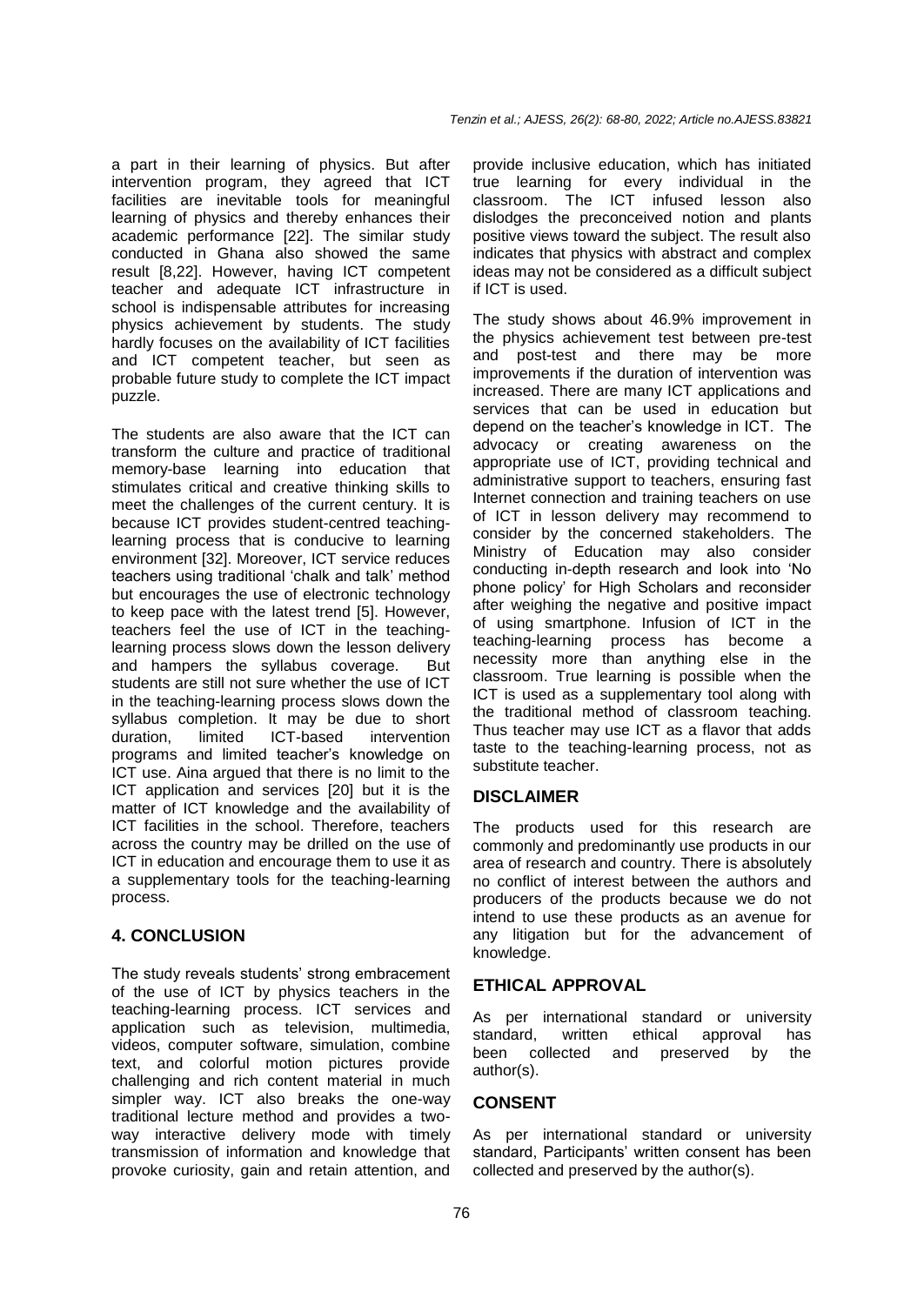# **ACKNOWLEDGEMENTS**

The study was graciously supported by the Principal, administrative officer and participating students of Chundu Armed Forces Public School, Haa, Bhutan. The Teacher Professional Support Division, Ministry of Education, Bhutan, is also appreciated for accepting our proposal and granting the generous fund support for the study. We also warmly acknowledged the thoughtful reviews from the reviewers.

# **COMPETING INTERESTS**

Authors have declared that no competing interests exist.

# **REFERENCES**

- 1. Turkmen H. What technology plays supporting role in learning cycle approach for science education. The Turkish online Journal of Educational Technology. 2006; 5(2):71-76.
- 2. Royal Education Council. The national education framework (NFE): shaping Bhutan's future. Royal Government of Bhutan. 2012;13-142.
- 3. Royal Kashos on civil servant and education. Kuensel; 2021. Accessed 27 January 2022. Available[:https://kuenselonline.com/royal](https://kuenselonline.com/royal-kashos-on-civil-service-and-education/)[kashos-on-civil-service-and-education/](https://kuenselonline.com/royal-kashos-on-civil-service-and-education/)
- 4. Dorji P. ICT to be the third language for all classes starting next year, PM. Bhutan Broadcasting Service limited. 2020. Accessed 24 January 2022. Available[:http://www.bbs.bt/news/?p=1406](http://www.bbs.bt/news/?p=140612) [12](http://www.bbs.bt/news/?p=140612)
- 5. Sharma A, Gandhar K, Seema, Sharma S. Role of ICT in the process of teaching and learning. Journal of Education and Practice. 2011;5(2):1-5.
- 6. Livingstone MJ. Use of ICT in teaching physics: A case of secondary schools in Kimillili district, Bungona county, Kenya (2015). MSc. Thesis, Kenyatta University, Kenya.
- 7. The world bank group. ICT and MDGs: A world bank group perspective. 2003. Accessed 20 November 2021. Available[:https://asksource.info/resources/i](https://asksource.info/resources/ict-and-mdgs-a-world-bank-group-perspective) [ct-and-mdgs-a-world-bank-group](https://asksource.info/resources/ict-and-mdgs-a-world-bank-group-perspective)[perspective](https://asksource.info/resources/ict-and-mdgs-a-world-bank-group-perspective)
- 8. Aina JK. Integration of ICT into physics learning to improve students' academic achievement: problems and solutions.

Open Journal of Education. 2013;1(4):117- 121.

DOI: 10.12966/oje.07.01.2013

- 9. Ntorukiri TB, Mukami E, Kirimi F, Riungu CM. Impact of integrating ICT infrastructure in teaching and learning in Kenyan secondary schools in Meru county. Academic Research. 202;8(12):7229-7241
- 10. Drukpa U. MoE to put up proposal to the government to provide tablets for all students. The Bhutanese. 2020. Accessed 1 February 2020. Available: [https://thebhutanese.bt/moe-to](https://thebhutanese.bt/moe-to-put-up-proposal-to-the-government-to-provide-tablets-for-all-students/)[put-up-proposal-to-the-government-to](https://thebhutanese.bt/moe-to-put-up-proposal-to-the-government-to-provide-tablets-for-all-students/)[provide-tablets-for-all-students/](https://thebhutanese.bt/moe-to-put-up-proposal-to-the-government-to-provide-tablets-for-all-students/)
- 11. Ekanayake SY, Wishart J. Integrating mobile phones into teaching and learning: A case study of teacher training through professional development workshops. British Journal of Educational Technology. 2015;46(1):173-189. DOI:10.1111/bjet.12131
- 12. Palden T. Mathematics and science the usual suspects. Kuensel. 2015. Accessed 29 December 2021. Available: [http://www.kuenselonline.com/mathematic](http://www.kuenselonline.com/mathematics-and-science-the-usual-suspects/)

[s-and-science-the-usual-suspects/](http://www.kuenselonline.com/mathematics-and-science-the-usual-suspects/)

- 13. Adeyemo SA. Teaching-learning physics in Nigerian secondary school: The curriculum transformation, issues, problems, and prospects. International Journal of Educational Research and Technology. 2010;1(1):99-111.
- 14. Tamang M. Strategies for teaching physics. Rabsel-Center for Educational Research and Development. 2004;4(1):34- 45.
- 15. Aina JK. Investigating the conceptual understanding of physics through an interactive lecture engagement. Cumhuriyet International Journal of Education. 2017;6(1):82-96.
- 16. Tao P, Gunstone. The process of conceptual change in force and motion<br>during computer-supported physics during computer-supported instruction. Journal of Research in Science Teaching. 1999;36(7):859-882. DOI:10.1002/(SICI)1098- 2736(199909)36:7
- 17. Wambugu PW, Changeiywo JM. Effects of mastery learning approach on secondary school students' physics achievement. Eurasia Journal of Mathematics, Science and Technology Education. 2008;4(3):293- 302. DOI:10.12973/ejmste/75352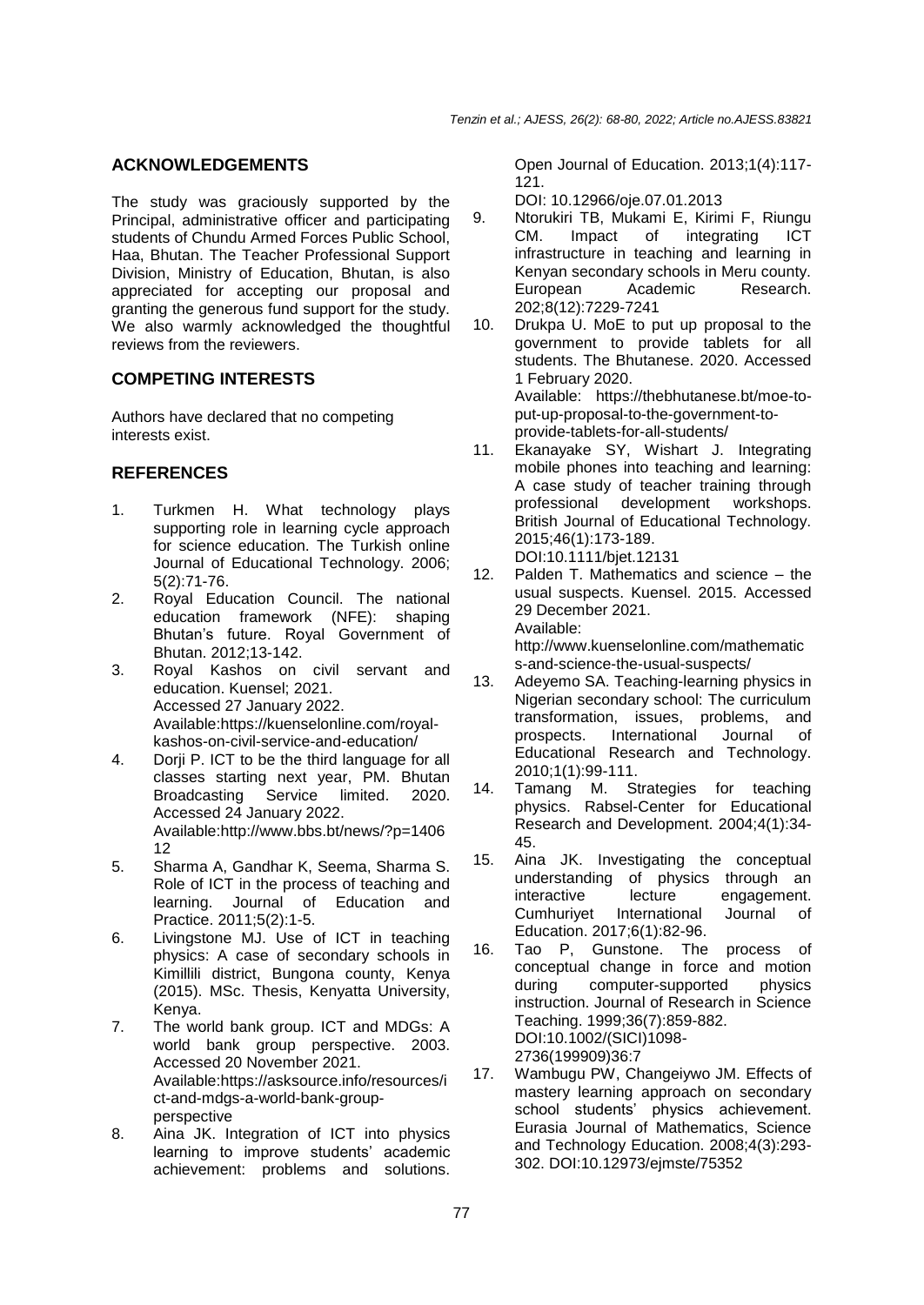- 18. Yelland N. Teaching and learning with ICT for numeracy in the early childhood and primary years of schooling. Australia: Department of education, training and youth affairs; 2001.
- 19. Joyce B. Changing school culture through staff development: Yearbook of the association for supervision and curriculum development. Virginia: Alexandria Va; 1990.
- 20. Aina JK. Effective teaching and learning in science education through information and communication (ICT). Journal of Research and Method in Education. 2013;5(2):43-47.
- 21. Shedd J. Incorporating technology in the classroom: A publication of the school of education. USA: Syracuse University; 2004.
- 22. Jarosievitz B. ICT in physics teaching for secondary schools and colleges. New Perspectives in Science Education. 2012;1-6.
- 23. Saunders M, Lewis P, Hornhill A. Research methods for business students. 4<sup>th</sup> ed. England: Prentice Hall; 2007.
- 24. Jatsho S. Rinchen S. Strategies for teaching physics: An action research. Educational innovative and practice. A Biannual Journal of Samtse College of Education. 2016;1(1):53-66
- 25. Johnson B, Christensen LB. Educational research: quantitative, qualitative and

mixed approaches. 2<sup>nd</sup> ed. USA: University of Virginia: 2004.

- 26. Kay RH, Lesage A. Examining the benefits and challenges of using audience response system: A review of literature. Computer and Education. 2009;53(3):819- 827.
- 27. Mohin M, Kunzwa L, Patel S. Using mentimeter to enhance learning and teaching in a large class. UK: School of Engineering and Technology, University of Hertfordshire, Hatfield; 2020.
- 28. Brekke M, Hogstad. New teaching methods-using computer technology in physics, mathematics and computer<br>science: 2010. DOI: science; 2010. 10.20533/ijds.2040.2570.2010.0004
- 29. Tshering, Phu-Ampai S. Effects of using rubrics on the learning achievement of students in educational assessment and evaluation. Educational Innovation and Practice. 2018;8(1):75-88.
- 30. Zangmo S. Attitudes of grade ten and twelve students towards science in Bhutan (2016). MSc. Thesis, Prince of Songkla University, Thailand.
- 31. Begum AJ. ICT in Teaching-Learning. Delhi: Navin Shahdara; 2011.
- 32. Dei DJ. Assessing the use of information and communication technology in teaching and learning in secondary schools. Library Philosophy and Practice (e-journal); 2018. DOI:10.6025/jet/2018/9/3/97-102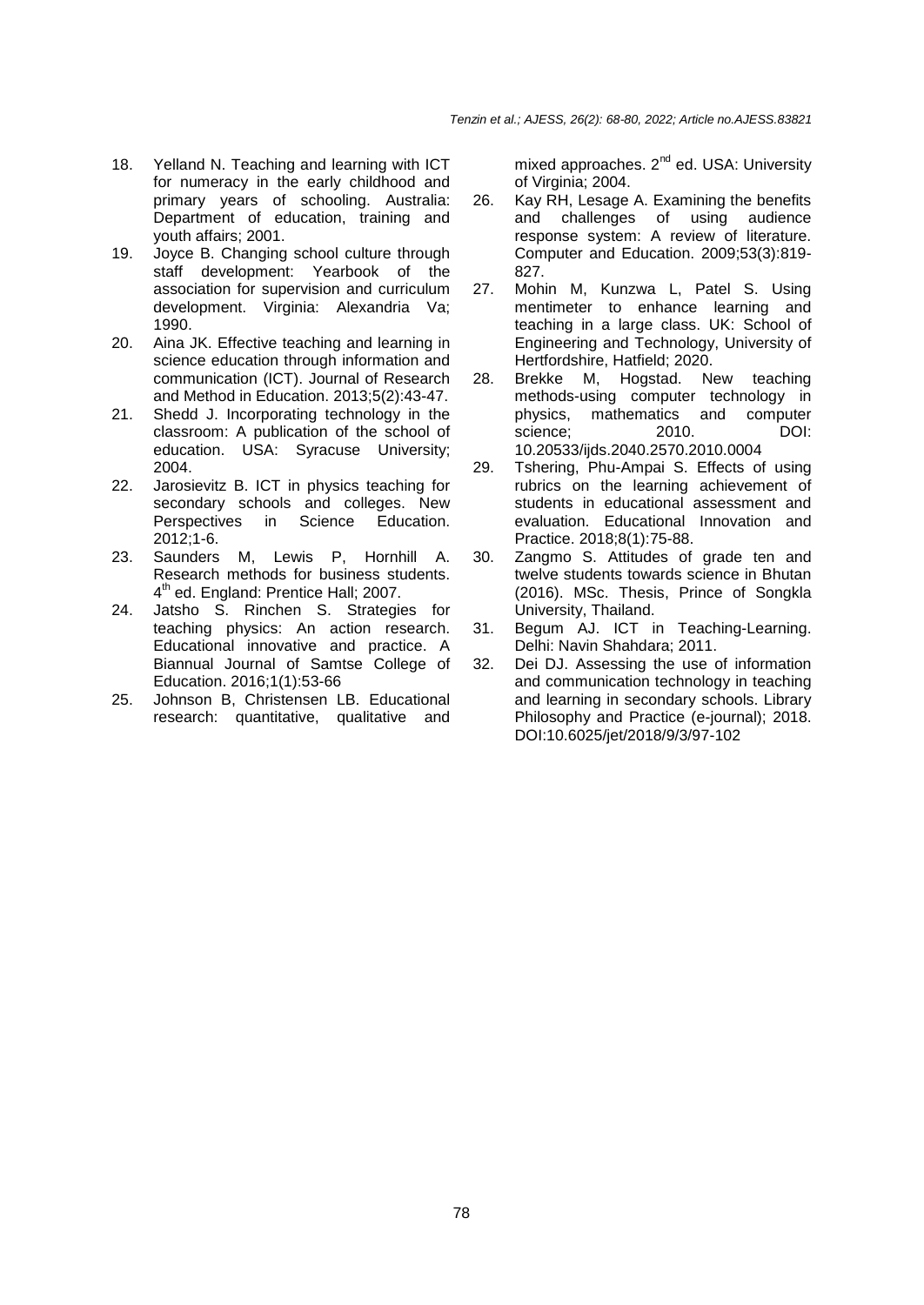*Tenzin et al.; AJESS, 26(2): 68-80, 2022; Article no.AJESS.83821*

# **APENDIX A**

# **Questionnaires**

**PART A: Demographic Information** 

Instruction: Please TICK [✓] the most appropriate choice

- a) Gender: Male  $\Box$  Female  $\Box$
- b) Class:  $VII \prod VIII \prod IX \prod X \prod$
- c) Age:  $12-15$  16 -20 21 -25 26 -30
- d) Home town: Urban  $\Box$  Semi-Urban  $\Box$  Rural  $\Box$
- e) For how long have you been using computer?

None  $\Box$  Below one year  $\Box$  1-2 years  $\Box$  3-4 years  $\Box$  More than 5 years  $\Box$ 

f) For how long have you been using Internet?

None  $\Box$  Below one year  $\Box$  1-2 years  $\Box$  3-4 years  $\Box$  More than 5 years  $\Box$ 

- g) Have you been trained in using computer? Yes  $\Box$  No  $\Box$
- h) Have you receive any training in using Internet? Yes  $\Box$  No  $\Box$
- i) I use smart phone after school at home for doing homework, assignment, and project work. Yes  $\Box$  No  $\Box$

**PART B:** Student's general perception on physics

Instruction:

Please rate the following statement with the tick [√] that best describes your opinion

#### **Key: 5 – Strongly agree, 4-Agree, 3-Not Sure, 2-Disagree, 1-Strongly Disagree**

| SI. No | <b>Physics Interest Indicators</b>                                               |  | 5 4 3 2 1 |  |
|--------|----------------------------------------------------------------------------------|--|-----------|--|
|        | Physics is a very interesting subject                                            |  |           |  |
| 2      | Teacher's way of teaching determines my understanding of physics                 |  |           |  |
| 3      | I am feeling bored when I listened to teacher's lecture throughout the<br>period |  |           |  |
|        | Physics is not difficult but need competent teacher                              |  |           |  |
| 5      | I will do degree in physics                                                      |  |           |  |

**PART C:** Perception on use of ICT in Teaching/Learning of Physics

Instruction: Please consider each of the following statements and indicate the response that reflects your opinion by ticking  $(\checkmark)$  in the appropriate column.